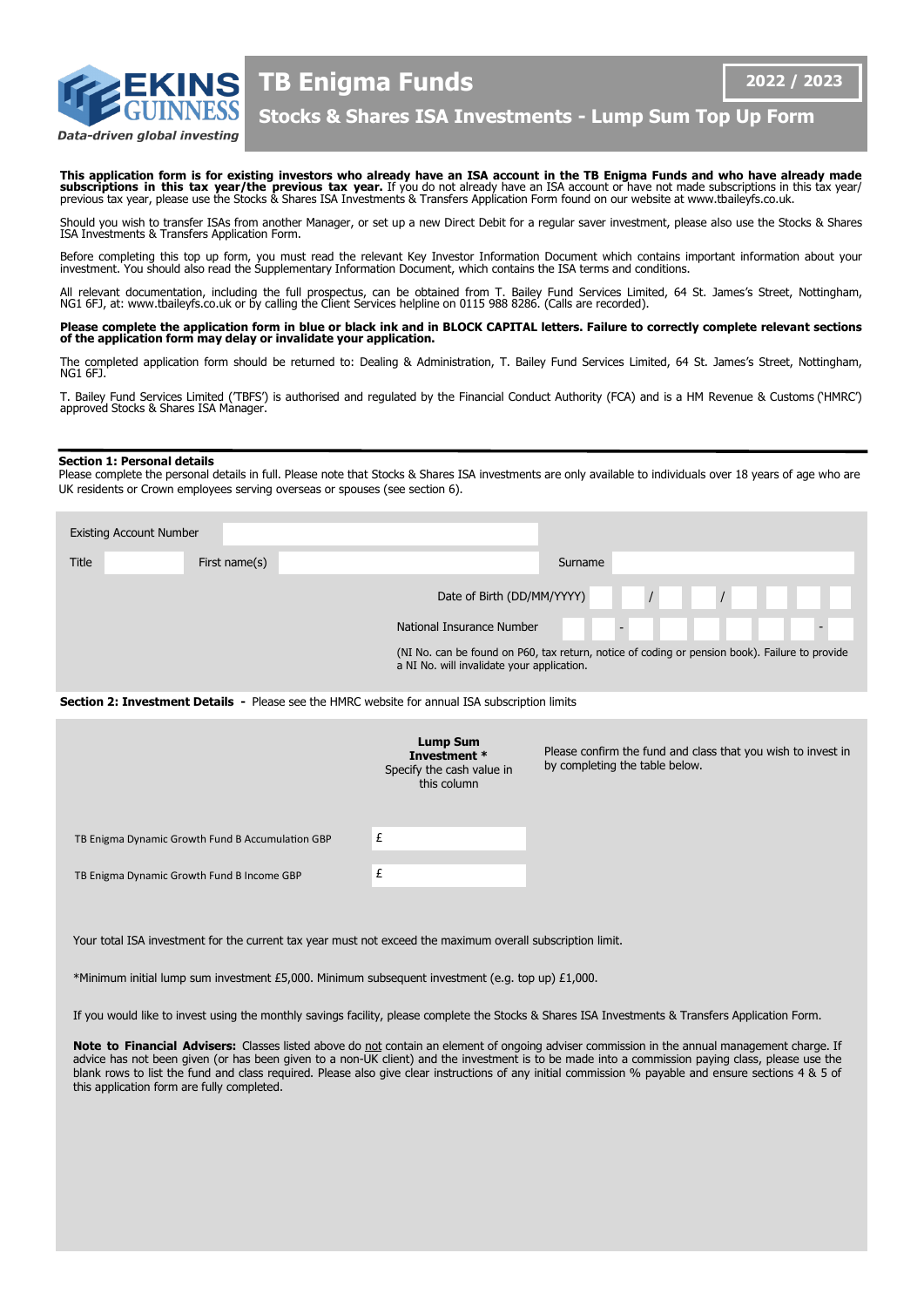## **IMPORTANT INVESTOR INFORMATION**

### Data Protection Policy

To provide our services to you, TBFS is required to collect personal information (i.e. information such as your name, date of birth, address, bank details or other such data which may be used to identify you). When we do so we are subject to data protection laws applicable in the United Kingdom and we are responsible as 'controller' of that personal information for the purposes of those laws.

We take your privacy very seriously and will only share your personal information with trusted third parties that are themselves subject to appropriate measures to protect your personal information. You are encouraged to read carefully our Privacy Policy which contains details and important information on who we are and how and why we collect, store, use and share your personal information. This policy also explains your rights in relation to your Personal Information and how to contact us or supervisory authorities in the event you have a complaint.

Our Privacy Policy can be obtained from www.tbaileyfs.co.uk/privacy-policy or, to request a copy, you can write to us at T. Bailey Fund Services Limited, 64 St. James's Street, Nottingham, NG1 6FJ or call us on the Client Services helpline: 0115 988 8286. (Calls are recorded).

### Identification Verification

Applications will be subject to the United Kingdom's verification of identity requirements which are contained in the Money Laundering Regulations (and subsequent revisions), the Serious Organised Crime and Police Act 2005, the Proceeds of Crime Act 2002, the Terrorism Act 2000, the HM Treasury Sanctions Notices and the FCA Handbook. To comply with these regulations, we may need to request additional evidence of identity from you. We may use a credit reference agency who will record that an enquiry has been made. **We reserve the right to refrain from investing your money and to withhold any repayment of capital and / or income until adequate evidence of identity under these regulations has been provided.**

### **Section 3: Payment method**

Please tick and confirm your payment method:

### **Electronic Payment**

Please note that TBFS is unable to make a collection from your account and you must instruct your bank to transfer payment to us

Please send electronic payments with your name as the payment reference to the following account;<br>Account Name: Enigma Funds Client Money Account Number: 70222304 Sort Code: 60-80-09 Account Name: Enigma Funds Client Money

## **Transfer balance from existing TBFS Non-ISA holding**

Please confirm your Non-ISA account number you are transferring from

Please note that if a transfer is instructed from a joint holding, you must be one of the registered holders on the account, and a separate letter must be included with this application form, signed by all holders, giving authority for the transfer to the applicant.

This section has been left intentionally blank.

Please move to the next page to continue with your application.

FOR OFFICE USE ONLY

Existing Account DoB ID Verification

Full Declaration **NINO** NINO Cheq (if applicable) Further Action Required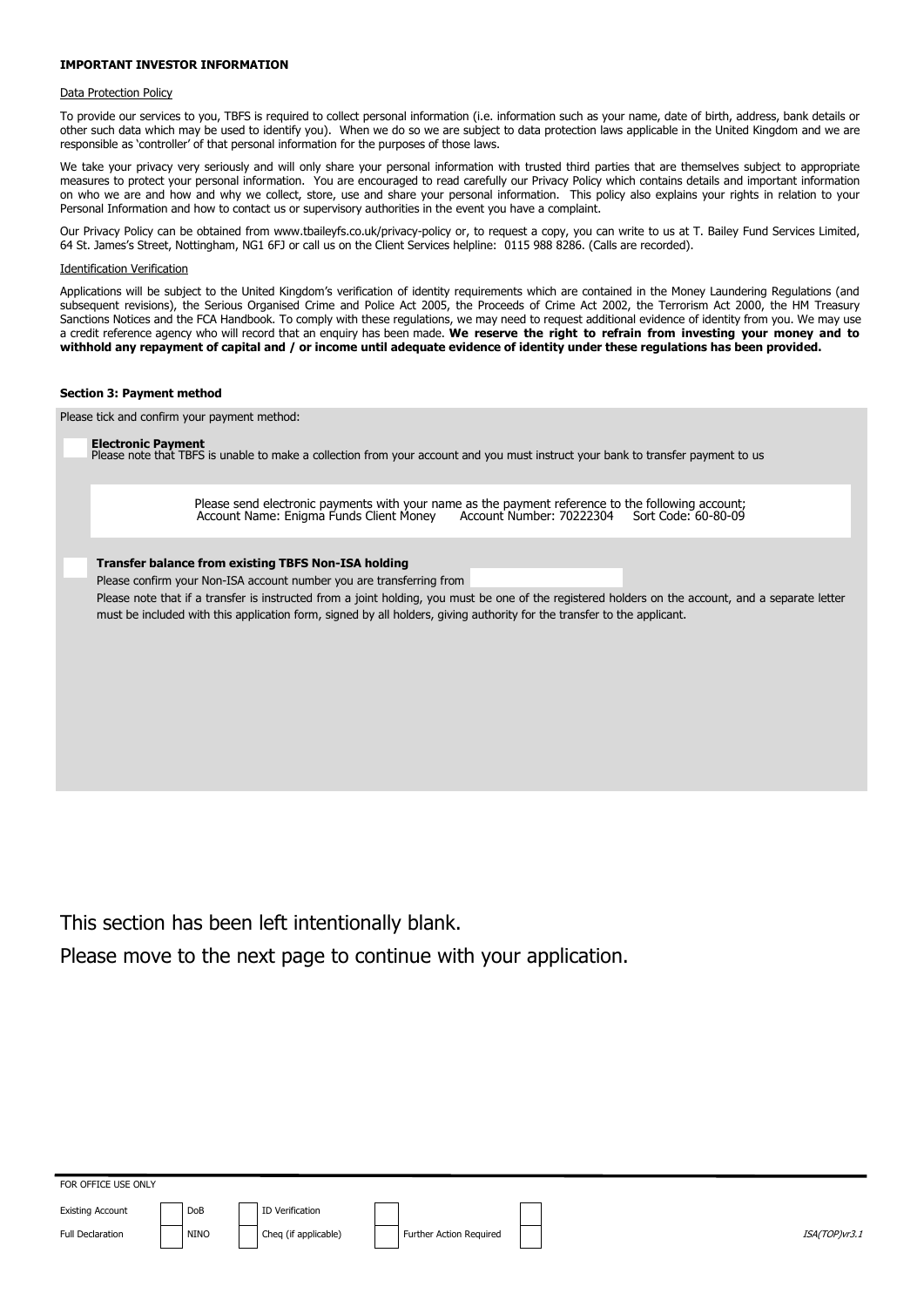## **Section 4: Financial Adviser Details**

If a Financial Adviser was listed on your original ISA application form, this will also be applied to top up investments. **TBFS's default position is that advice has been given in regards to this application unless we are instructed otherwise.** 

# **Tick here if no advice has been given**

Please be advised we must be informed at the point of each subsequent investment whether or not advice has been given.

# **Section 5: Financial Adviser Charges**

### Note to Financial Advisers

Please see TBFS's Intermediary Terms of Business at www.tbaileyfs.co.uk/corporate-information. Intermediaries who conduct business with TBFS are deemed to have accepted these terms.

From 31 December 2012, ongoing commission cannot be paid to a UK Financial Adviser from a product where advice has been given to a UK retail client to invest in a product. For deals where advice has been given to a UK retail client, investment should therefore be made into classes which do not contain an element of commission built into the annual management charge (AMC). See the Supplementary Information Document for this fund range for a complete class list. This section declares if no advice has been given. This application may be rejected if any sections are incomplete or inconsistent.

Special terms relating to initial charges must be agreed with TBFS prior to the submission of this form.

# **Please ensure that you have read, understood and signed the additional declaration(s) in Section 6 of this application form which refer to adviser charges.**

## **Initial Adviser Charges**

By completing this section, you are instructing us to pay an amount from your initial investment as outlined in Section 2 to the agent listed on your account as an adviser charge. As a result of this, the net amount invested in your chosen fund will be reduced by the amount of the adviser charge. For example if you have invested £10,000 and you have elected to pay your adviser a 2% adviser charge from your initial investment, we will pay your adviser £200 and £9,800 will be invested into the fund.

Initial adviser charge payable to appointed Financial Adviser: %

This section has been left intentionally blank.

Please move to the next page to continue with your application.